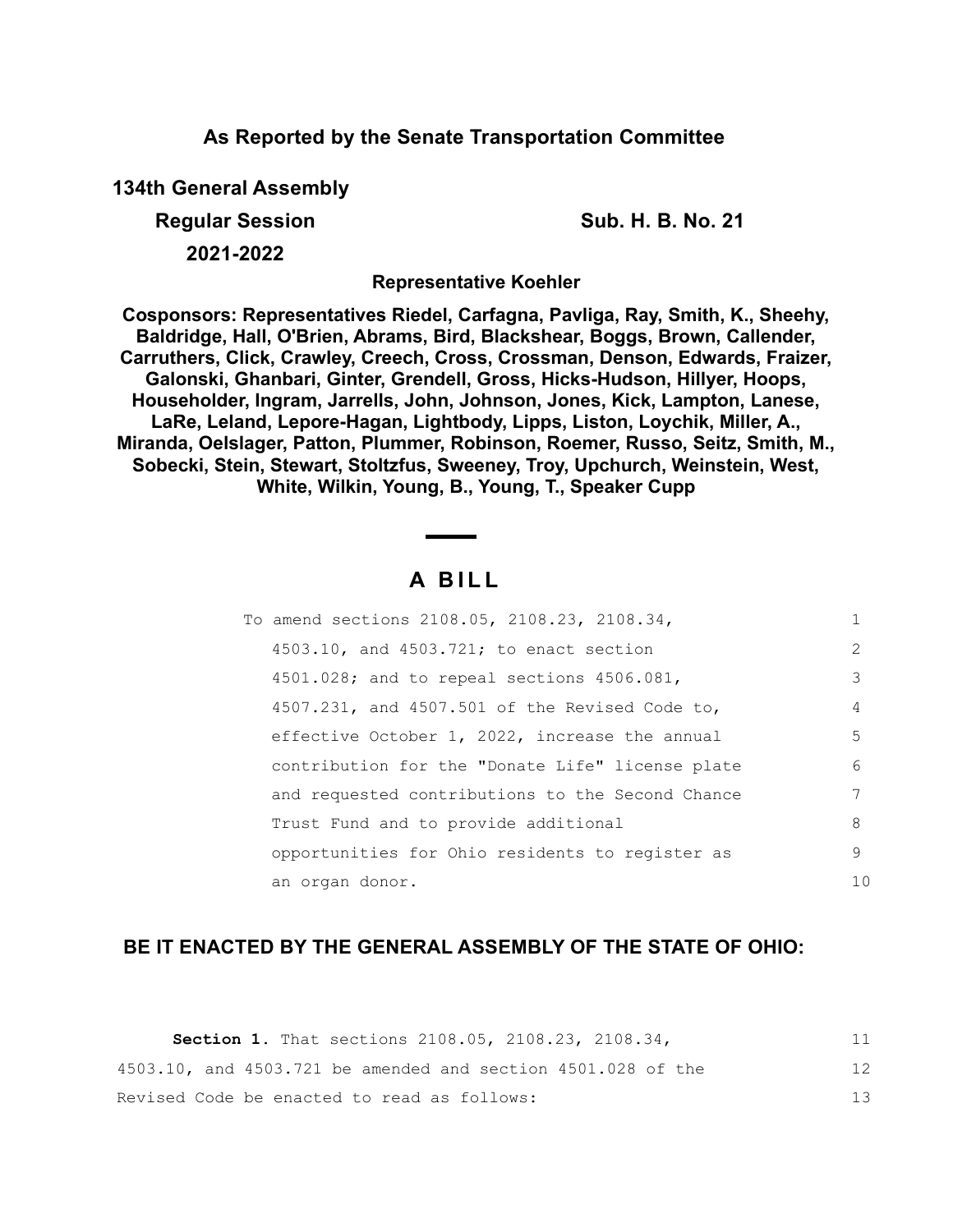### **Sub. H. B. No. 21 Page 2 As Reported by the Senate Transportation Committee**

| Sec. 2108.05. (A) A donor may make an anatomical gift by         | 14 |
|------------------------------------------------------------------|----|
| doing any of the following:                                      | 15 |
| (1) Authorizing a statement or symbol to be imprinted on         | 16 |
| the donor's driver's license or identification card indicating   | 17 |
| that the donor has certified a willingness to make an anatomical | 18 |
| gift;                                                            | 19 |
| (2) Specifying during an application for or renewal of a         | 20 |
| motor vehicle registration that the donor has certified a        | 21 |
| willingness to make an anatomical gift;                          | 22 |
| (3) During a terminal illness or injury of the donor,            | 23 |
| communicating in any manner to a minimum of two adults, at least | 24 |
| one of whom is a disinterested witness, that the donor intends   | 25 |
| to make an anatomical gift;                                      | 26 |
| $(3)$ (4) Following the procedure in division (B) of this        | 27 |
| section.                                                         | 28 |
| (B) A donor or other person authorized to make an                | 29 |
| anatomical gift under section 2108.04 of the Revised Code may    | 30 |
| make a gift by a donor card or other record signed by the donor  | 31 |
| or other person making the gift or by authorizing that a         | 32 |
| statement or symbol indicating that the donor has certified a    | 33 |
| willingness to make an anatomical gift be included in a donor    | 34 |
| registry. If the donor or other person is physically unable to   | 35 |
| sign a record, the record may be signed by another individual at | 36 |
| the direction of the donor or other person and shall do both of  | 37 |
| the following:                                                   | 38 |
| (1) Be witnessed by at least two adults, at least one of         | 39 |
| whom is a disinterested witness, who have signed at the request  | 40 |

(2) State that it has been signed and witnessed as

of the donor or the other person;

41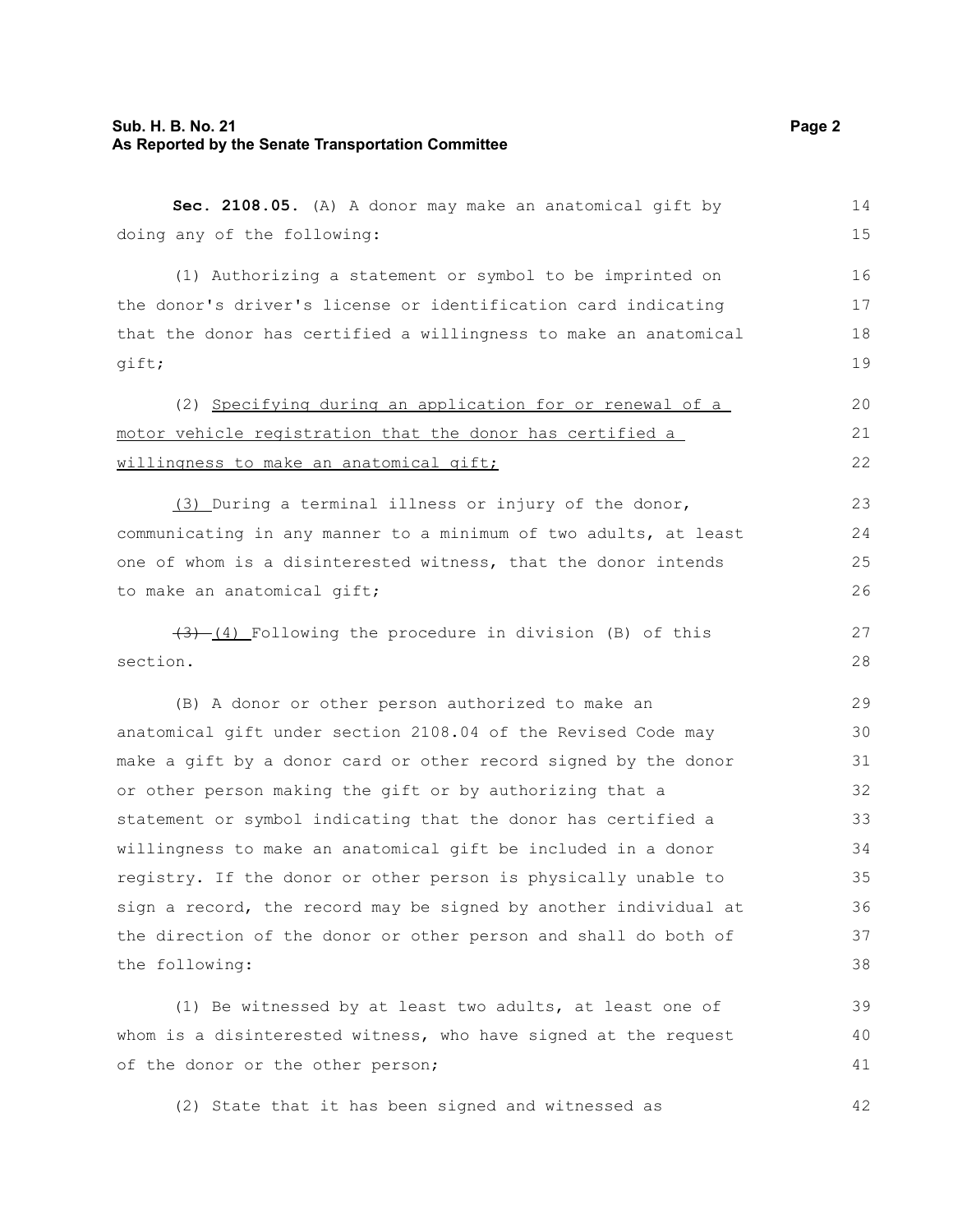### **Sub. H. B. No. 21 Page 3 As Reported by the Senate Transportation Committee**

provided in division (B)(1) of this section.

(C) Once a donor has authorized a statement or symbol to be imprinted on the donor's driver's license or identification eard indicating that the donor has certified a willingness to make an anatomical gift through either a symbol on the donor's driver's license or identification card or at the time of motor vehicle registration, the donor does not need to recertify the donor's willingness to make an anatomical gift upon renewal of the driver's license-or, identification card, or motor vehicle registration. The authorization shall remain in effect until the donor withdraws that authorization. 44 45 46 47 48 49 50 51 52 53

(D) Revocation, suspension, expiration, or cancellation of a driver's license or identification card upon which an anatomical gift is indicated does not invalidate the gift.

**Sec. 2108.23.** (A)(1) The bureau of motor vehicles shall develop and maintain a donor registry that identifies each individual who has agreed to make an anatomical gift  $by$ designation on-at the time of application or renewal of a driver's license-or, identification card, or motor vehicle registration as provided in division (A)(1) or  $(2)$  of section 2108.05 of the Revised Code. The registry shall be fully operational not later than July 1, 2002. 57 58 59 60 61 62 63 64

(2) The registrar of motor vehicles or a deputy registrar shall ask whether each of the following wishes to certify the applicant's willingness to become a donor: 65 66 67

(a) A person applying for or renewing a driver's license; 68

(b) A person applying for or renewing an identification card; 69 70

(c) A person applying for or renewing a motor vehicle

43

54 55 56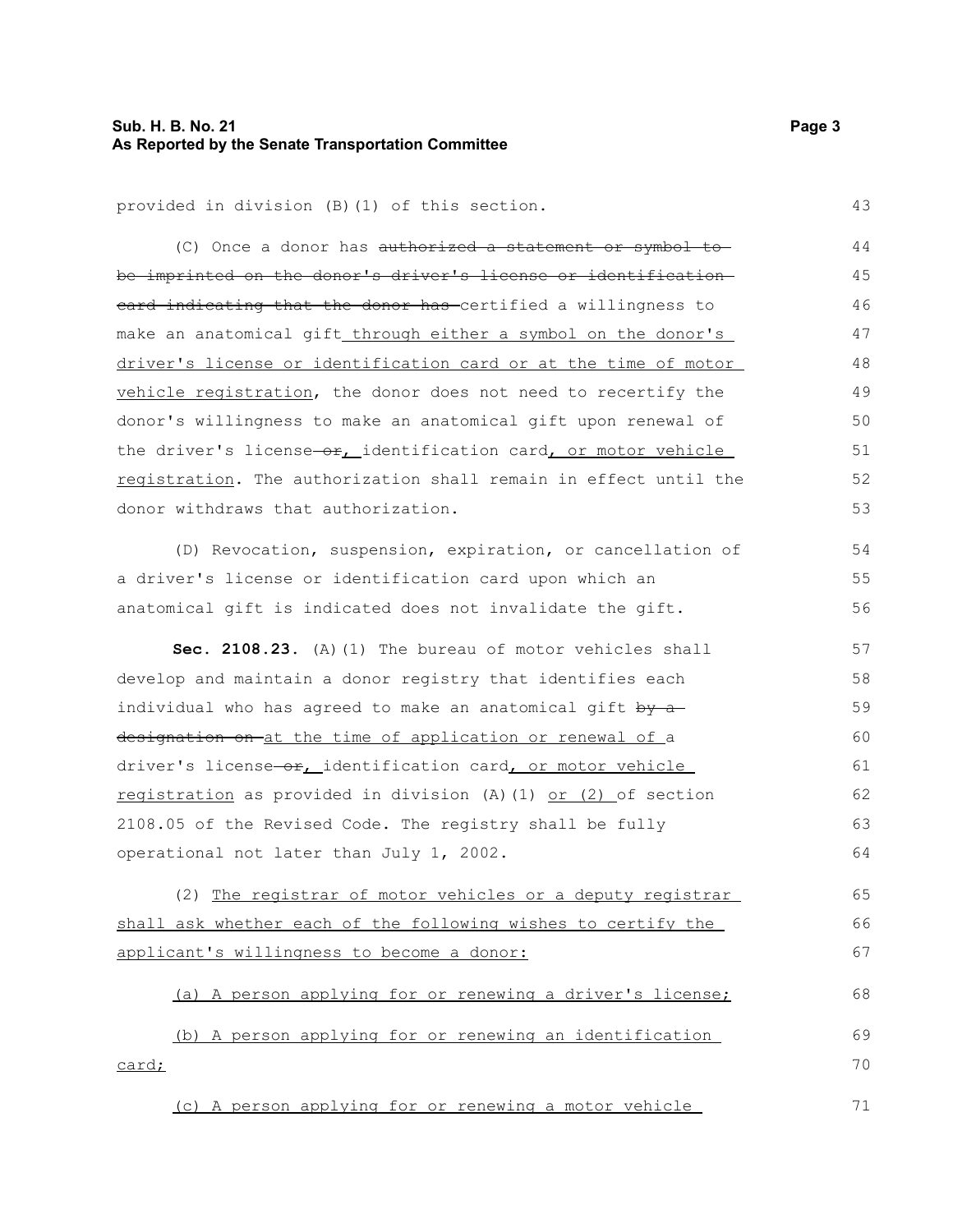### **Sub. H. B. No. 21 Page 4 As Reported by the Senate Transportation Committee**

registration. (3) The registrar or deputy registrar shall provide to any applicant who wishes to certify the applicant's willingness to become a donor the form set forth in division (C)(2) of section 2133.07 of the Revised Code. (4) Any person who provides to the bureau the form set forth in division (C)(2) of section 2133.07 of the Revised Code requesting to be included in the donor registry shall be included. (5) Neither the registrar nor a deputy registrar shall ask a person, who is already included in the donor registry, to be a donor. (B) The bureau shall maintain the registry in a manner that provides to organ procurement organizations, tissue banks, and eye banks immediate access to the information in the registry twenty-four hours a day and seven days a week. (C)(1) The registrar of motor vehicles, in consultation with the director of health and the second chance trust fund advisory committee created under section 2108.35 of the Revised Code, shall formulate proposed rules that specify all of the following: (a) The information to be included in the registry; (b) A process, in accordance with division (B) of section 2108.06 of the Revised Code, for an individual to revoke the individual's intent to make an anatomical gift and for updating information in the registry; (c) How the registry will be made available to organ procurement organizations, tissue banks, and eye banks; 72 73 74 75 76 77 78 79 80 81 82 83 84 85 86 87 88 89 90 91 92 93 94 95 96 97 98 99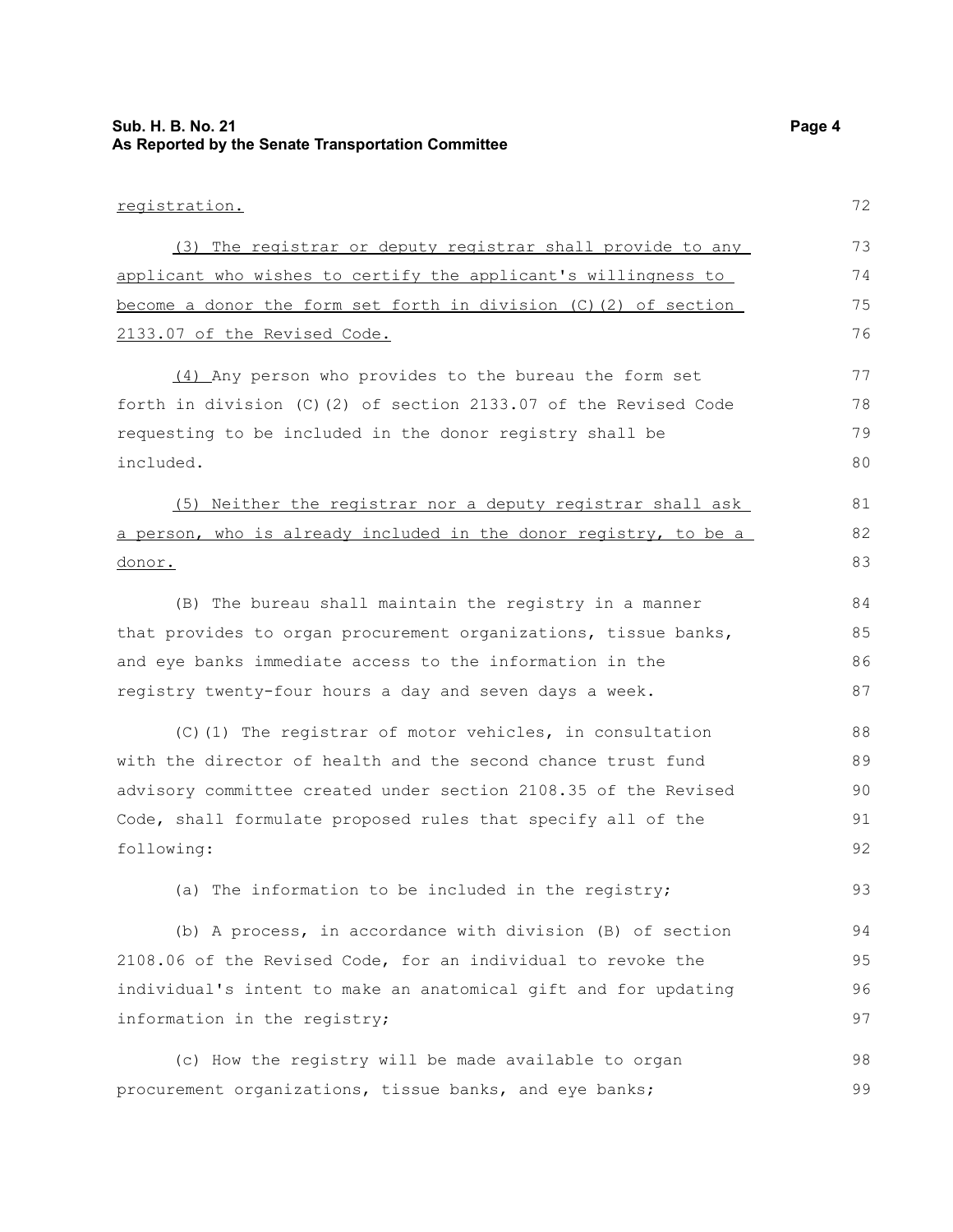### **Sub. H. B. No. 21 Page 5 As Reported by the Senate Transportation Committee**

(d) Limitations on the use of and access to the registry; (e) How information on organ, tissue, and eye donation will be developed and disseminated to the public by the bureau and the department of health; (f) The manner in which a person may request to be included in the registry on a written application for a driver's license, identification card, motor vehicle registration, or the renewal thereof. The manner of the request may include either allowing the requestor to provide the necessary information on the bureau application or redirecting the requestor to another form specific to the registry. (g) Anything else the registrar considers appropriate. (2) In adopting the proposed rules under this division, the registrar may consult with any person or entity that expresses an interest in the matters to be dealt with in the rules. (3) Following formulation of the proposed rules, but not 100 101 102 103 104 105 106 107 108 109 110 111 112 113 114 115 116

later than January 1, 2002, the registrar shall adopt rules in accordance with Chapter 119. of the Revised Code. 117 118

(D) The costs of developing and initially implementing the registry shall be paid from the second chance trust fund created in section 2108.34 of the Revised Code. 119 120 121

**Sec. 2108.34.** (A) There is hereby created in the state treasury the second chance trust fund. The fund shall consist of voluntary contributions deposited as provided in sections 4501.028 and 4503.721, 4506.081, 4507.231, and 4507.501 of the Revised Code. All investment earnings of the fund shall be credited to the fund. 122 123 124 125 126 127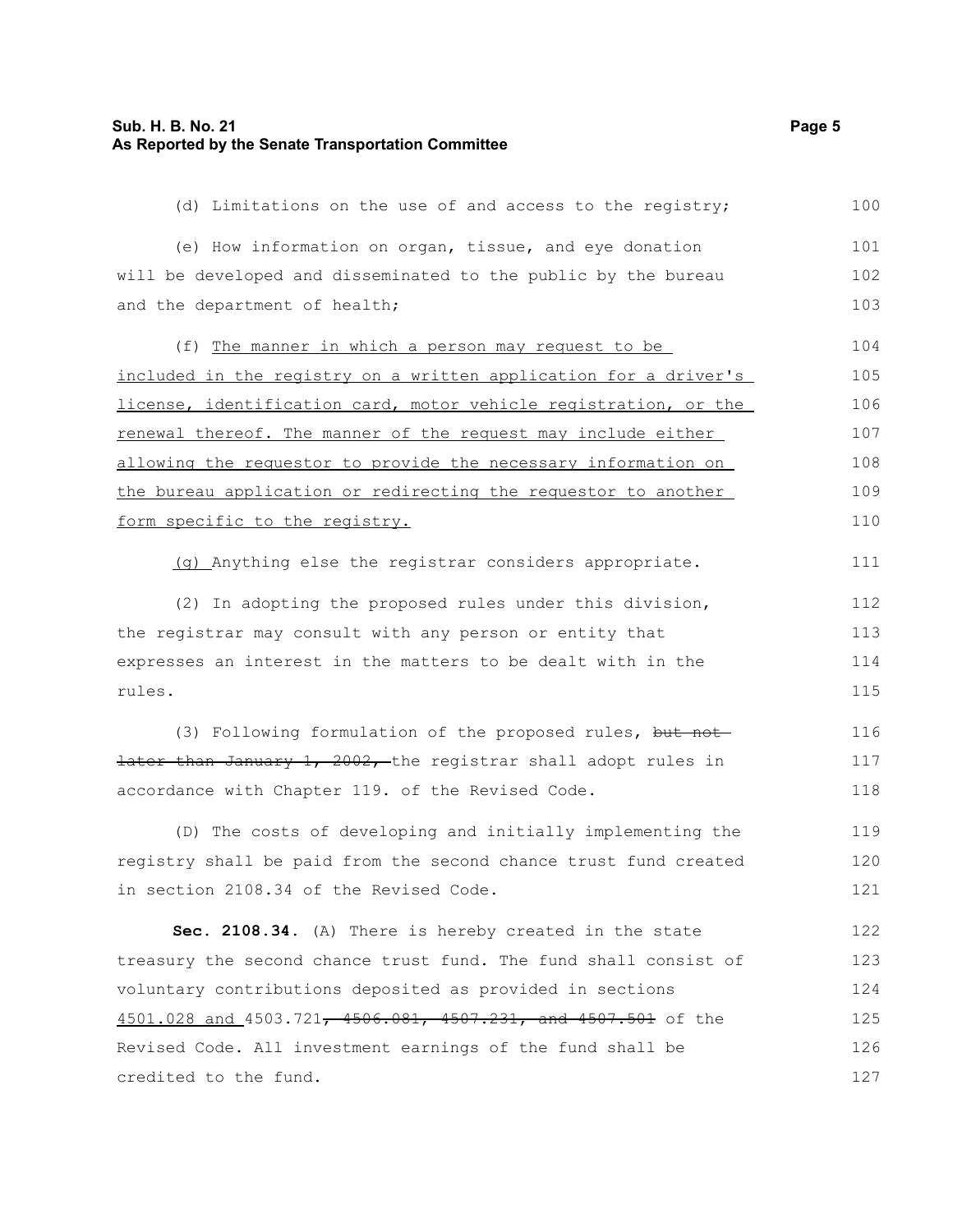### **Sub. H. B. No. 21 Page 6 As Reported by the Senate Transportation Committee**

(B) The director of health shall use the money in the fund only for the following purposes: (1) Development and implementation of a campaign that explains and promotes the second chance trust fund; (2) Development and implementation of local and statewide public education programs about organ, tissue, and eye donation, including the informational material required to be provided under sections 4506.081, 4507.231, and 4507.501 section 4501.028 of the Revised Code; (3) Development and implementation of local and statewide donor awareness programs in schools; (4) Development and implementation of local and statewide programs to recognize donor families; (5) Development and distribution of materials promoting organ, tissue, and eye donation; (6) Cooperation with the Ohio Supreme Court, Ohio State Bar Association, and law schools of this state to more effectively educate attorneys about the donation of anatomical gifts and to encourage them to assist their clients in donating anatomical gifts through anatomical gift declarations, durable powers of attorney for health care, and any other appropriate means; (7) Cooperation with the state medical board, state medical, osteopathic, and ophthalmological associations, and colleges of medicine and osteopathic medicine in this state to more effectively educate physicians about the donation of anatomical gifts and to encourage them to assist their patients in making declarations of anatomical gifts; 128 129 130 131 132 133 134 135 136 137 138 139 140 141 142 143 144 145 146 147 148 149 150 151 152 153 154 155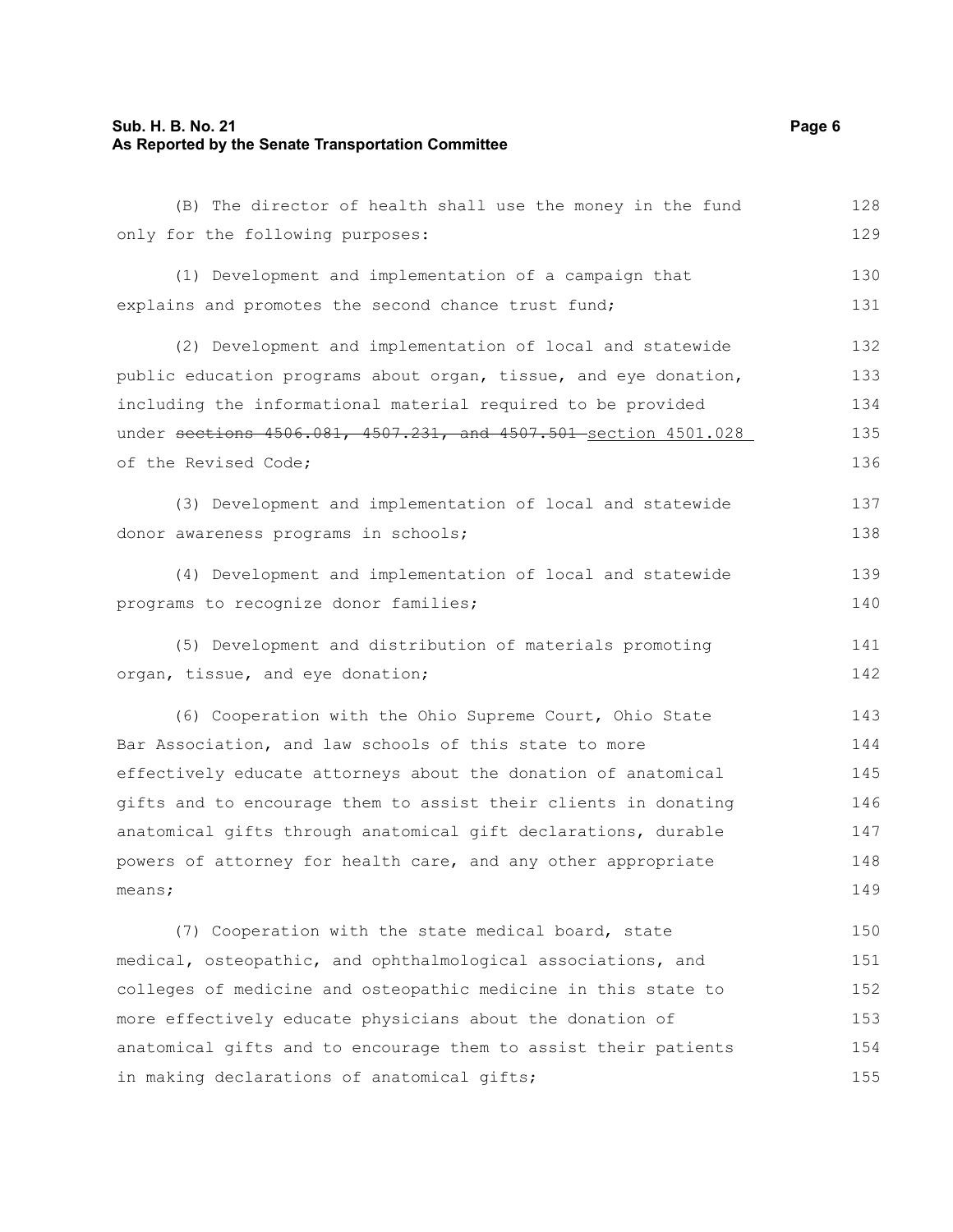### **Sub. H. B. No. 21 Page 7 Page 7 Page 7 Page 7 Page 7 Page 7 Page 7 Page 7 Page 7 Page 7 Page 7 As Reported by the Senate Transportation Committee**

(8) Development of statewide hospital training programs to encourage and facilitate compliance with sections 2108.14 and 2108.15 of the Revised Code; (9) Reimbursement of the bureau of motor vehicles for the administrative costs incurred in the performance of duties under sections 4506.081, 4507.231, and 4507.501 section 4501.028 of the Revised Code; (10) Reimbursement of the department of health for administrative costs incurred in the performance of duties under this section and section 2108.35 of the Revised Code; (11) Reimbursement of members of the second chance fund advisory committee for actual and necessary expenses incurred in the performance of official duties. (C) The director shall make the materials developed under division (B)(5) of this section available to other state agencies. (D) The director shall consider recommendations made by the second chance trust fund advisory committee pursuant to section 2108.35 of the Revised Code. The director shall determine the appropriateness of and approve or disapprove projects recommended by the advisory committee for funding and approve or disapprove the disbursement of money from the second chance trust fund. **Sec. 4501.028.** (A) The registrar of motor vehicles or a deputy registrar shall ask whether each of the following wishes to make a two-dollar voluntary contribution to the second chance trust fund established under section 2108.34 of the Revised Code: (1) A person applying for or renewing a driver's license, 156 157 158 159 160 161 162 163 164 165 166 167 168 169 170 171 172 173 174 175 176 177 178 179 180 181 182 183 184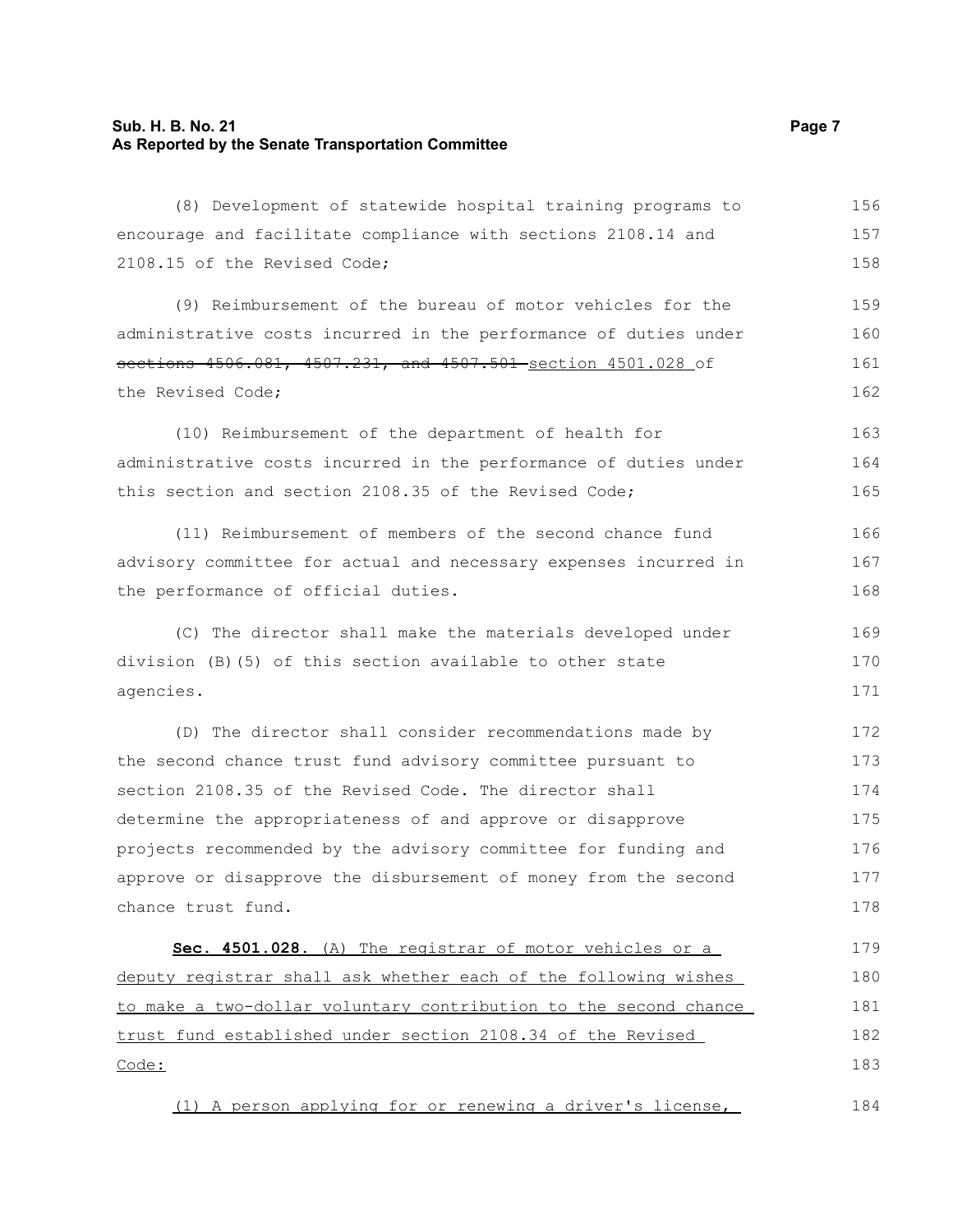motorcycle operator's endorsement, or duplicate; (2) A person applying for or renewing an identification card or duplicate; (3) A person applying for or renewing a commercial driver's license, restricted commercial driver's license, or duplicate. (B) The registrar or deputy registrar also shall make available to the person informational material provided by the department of health on the importance of organ, tissue, and eye donation. (C) All donations collected under this section during each month shall be forwarded by the registrar or deputy registrar not later than the fifth day of the immediately following month to the treasurer of state, who shall deposit them in the second chance trust fund. **Sec. 4503.10.** (A) The owner of every snowmobile, off-185 186 187 188 189 190 191 192 193 194 195 196 197 198 199 200

highway motorcycle, and all-purpose vehicle required to be registered under section 4519.02 of the Revised Code shall file an application for registration under section 4519.03 of the Revised Code. The owner of a motor vehicle, other than a snowmobile, off-highway motorcycle, or all-purpose vehicle, that is not designed and constructed by the manufacturer for operation on a street or highway may not register it under this chapter except upon certification of inspection pursuant to section 4513.02 of the Revised Code by the sheriff, or the chief of police of the municipal corporation or township, with jurisdiction over the political subdivision in which the owner of the motor vehicle resides. Except as provided in section 4503.103 of the Revised Code, every owner of every other motor 201 202 203 204 205 206 207 208 209 210 211 212 213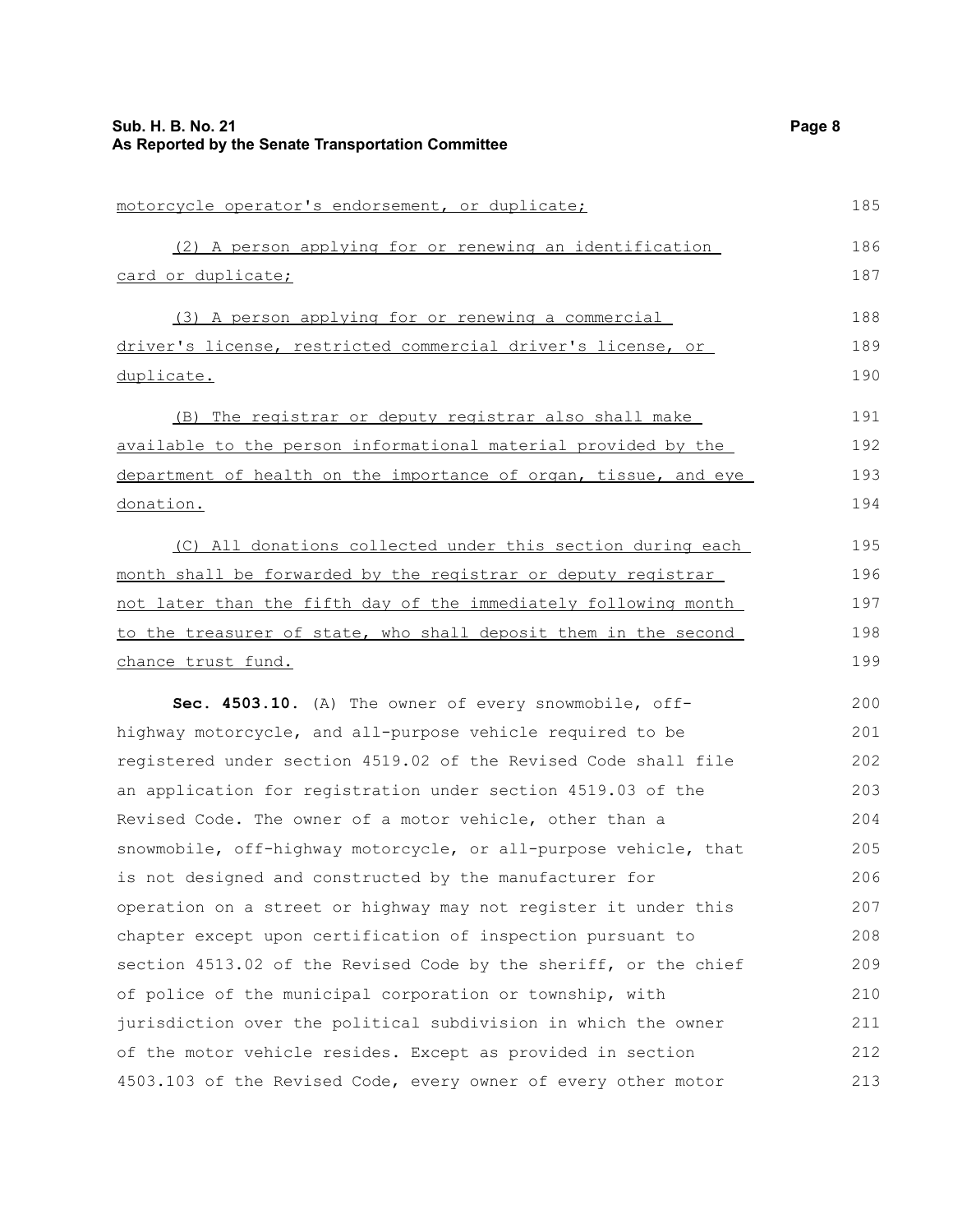### **Sub. H. B. No. 21 Page 9 As Reported by the Senate Transportation Committee**

vehicle not previously described in this section and every person mentioned as owner in the last certificate of title of a motor vehicle that is operated or driven upon the public roads or highways shall cause to be filed each year, by mail or otherwise, in the office of the registrar of motor vehicles or a deputy registrar, a written or electronic application or a preprinted registration renewal notice issued under section 4503.102 of the Revised Code, the form of which shall be prescribed by the registrar, for registration for the following registration year, which shall begin on the first day of January of every calendar year and end on the thirty-first day of December in the same year. Applications for registration and registration renewal notices shall be filed at the times established by the registrar pursuant to section 4503.101 of the Revised Code. A motor vehicle owner also may elect to apply for or renew a motor vehicle registration by electronic means using electronic signature in accordance with rules adopted by the registrar. Except as provided in division (J) of this section, applications for registration shall be made on blanks furnished by the registrar for that purpose, containing the following information: 214 215 216 217 218 219 220 221 222 223 224 225 226 227 228 229 230 231 232 233 234

(1) A brief description of the motor vehicle to be registered, including the year, make, model, and vehicle identification number, and, in the case of commercial cars, the gross weight of the vehicle fully equipped computed in the manner prescribed in section 4503.08 of the Revised Code; 235 236 237 238 239

(2) The name and residence address of the owner, and the township and municipal corporation in which the owner resides;

(3) The district of registration, which shall be determined as follows: 242 243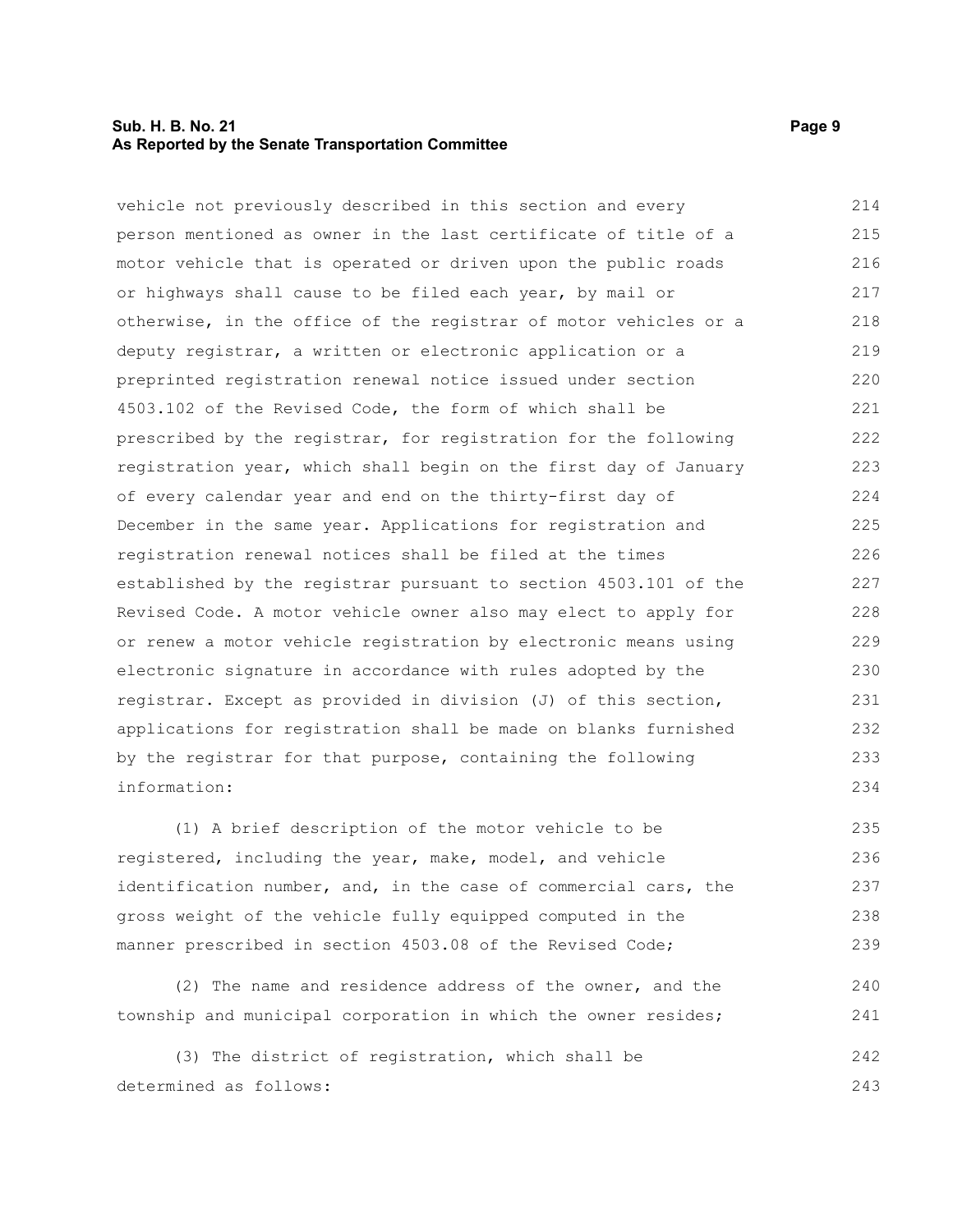### **Sub. H. B. No. 21 Page 10 As Reported by the Senate Transportation Committee**

(a) In case the motor vehicle to be registered is used for hire or principally in connection with any established business or branch business, conducted at a particular place, the district of registration is the municipal corporation in which that place is located or, if not located in any municipal corporation, the county and township in which that place is located. 244 245 246 247 248 249 250

(b) In case the vehicle is not so used, the district of registration is the municipal corporation or county in which the owner resides at the time of making the application. 251 252 253

|          | (4) Whether the motor vehicle is a new or used motor |  |  |  |  |  | 254 |
|----------|------------------------------------------------------|--|--|--|--|--|-----|
| vehicle; |                                                      |  |  |  |  |  | 255 |

(5) The date of purchase of the motor vehicle;

(6) Whether the fees required to be paid for the registration or transfer of the motor vehicle, during the preceding registration year and during the preceding period of the current registration year, have been paid. Each application for registration shall be signed by the owner, either manually or by electronic signature, or pursuant to obtaining a limited power of attorney authorized by the registrar for registration, or other document authorizing such signature. If the owner elects to apply for or renew the motor vehicle registration with the registrar by electronic means, the owner's manual signature is not required. 257 258 259 260 261 262 263 264 265 266 267

(7) The owner's social security number, driver's license number, or state identification number, or, where a motor vehicle to be registered is used for hire or principally in connection with any established business, the owner's federal taxpayer identification number. The bureau of motor vehicles 268 269 270 271 272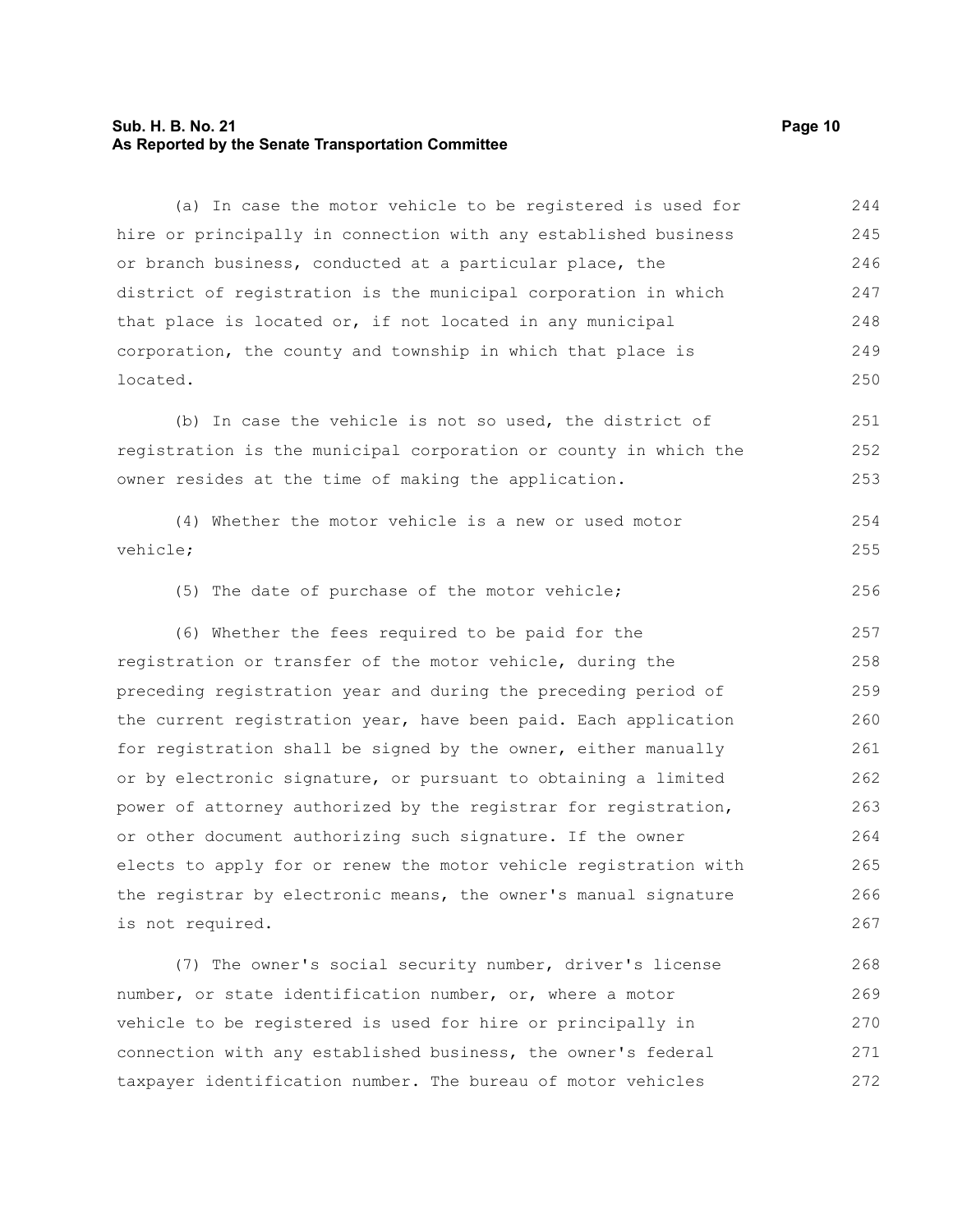### **Sub. H. B. No. 21** Page 11 **As Reported by the Senate Transportation Committee**

| shall retain in its records all social security numbers provided | 273 |
|------------------------------------------------------------------|-----|
| under this section, but the bureau shall not place social        | 274 |
| security numbers on motor vehicle certificates of registration.  | 275 |
| (8) Whether the applicant wishes to certify willingness to       | 276 |
| make an anatomical gift if an applicant has not so certified     | 277 |
| under section 2108.05 of the Revised Code. The applicant's       | 278 |
| response shall not be considered in the decision of whether to   | 279 |
| approve the application for registration.                        | 280 |
| (B) (1) When an applicant first registers a motor vehicle        | 281 |
| in the applicant's name, the applicant shall provide proof of    | 282 |
| ownership of that motor vehicle. Proof of ownership may include  | 283 |
| any of the following:                                            | 284 |
| (a) The applicant may present for inspection a physical          | 285 |
| certificate of title or memorandum certificate showing title to  | 286 |
| the motor vehicle to be registered in the name of the applicant. | 287 |
| (b) The applicant may present for inspection an electronic       | 288 |
| certificate of title for the applicant's motor vehicle in a      | 289 |
| manner prescribed by rules adopted by the registrar.             | 290 |
| (c) The registrar or deputy registrar may electronically         | 291 |
| confirm the applicant's ownership of the motor vehicle.          | 292 |
| An applicant is not required to present a certificate of         | 293 |
| title to an electronic motor vehicle dealer acting as a limited  | 294 |
| authority deputy registrar in accordance with rules adopted by   | 295 |
| the registrar.                                                   | 296 |
| (2) When a motor vehicle inspection and maintenance              | 297 |
| program is in effect under section 3704.14 of the Revised Code   | 298 |
| and rules adopted under it, each application for registration    | 299 |
| for a vehicle required to be inspected under that section and    | 300 |
| those rules shall be accompanied by an inspection certificate    | 301 |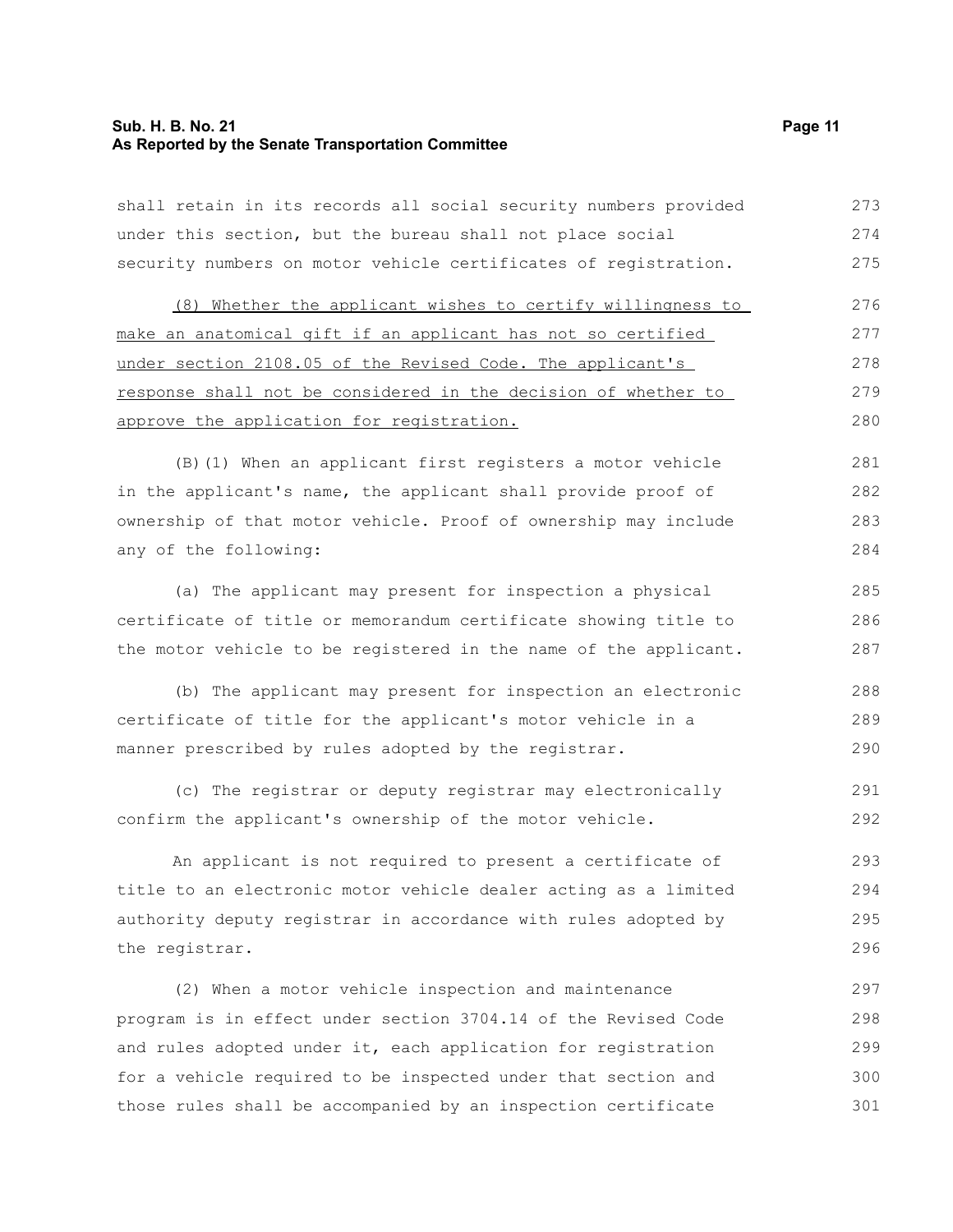### **Sub. H. B. No. 21 Page 12 As Reported by the Senate Transportation Committee**

for the motor vehicle issued in accordance with that section.

| (3) An application for registration shall be refused if             | 303 |
|---------------------------------------------------------------------|-----|
| any of the following applies:                                       | 304 |
| (a) The application is not in proper form.                          | 305 |
| (b) The application is prohibited from being accepted by            | 306 |
| division (D) of section 2935.27, division (A) of section            | 307 |
| 2937.221, division (A) of section 4503.13, division (B) of          | 308 |
| section $4510.22$ , or division (B) (1) of section $4521.10$ of the | 309 |
| Revised Code.                                                       | 310 |
| (c) Proof of ownership is required but is not presented or          | 311 |
| confirmed in accordance with division (B) (1) of this section.      | 312 |
| (d) All registration and transfer fees for the motor                | 313 |
| vehicle, for the preceding year or the preceding period of the      | 314 |
| current registration year, have not been paid.                      | 315 |
| (e) The owner or lessee does not have an inspection                 | 316 |
| certificate for the motor vehicle as provided in section 3704.14    | 317 |
| of the Revised Code, and rules adopted under it, if that section    | 318 |
| is applicable.                                                      | 319 |
| (4) This section does not require the payment of license            | 320 |
| or registration taxes on a motor vehicle for any preceding year,    | 321 |
| or for any preceding period of a year, if the motor vehicle was     | 322 |
| not taxable for that preceding year or period under sections        | 323 |
| 4503.02, 4503.04, 4503.11, 4503.12, and 4503.16 or Chapter 4504.    | 324 |
| of the Revised Code.                                                | 325 |
| (5) When a certificate of registration is issued upon the           | 326 |
| first registration of a motor vehicle by or on behalf of the        | 327 |
| owner, the official issuing the certificate shall indicate the      | 328 |
| issuance with a stamp on the certificate of title or memorandum     | 329 |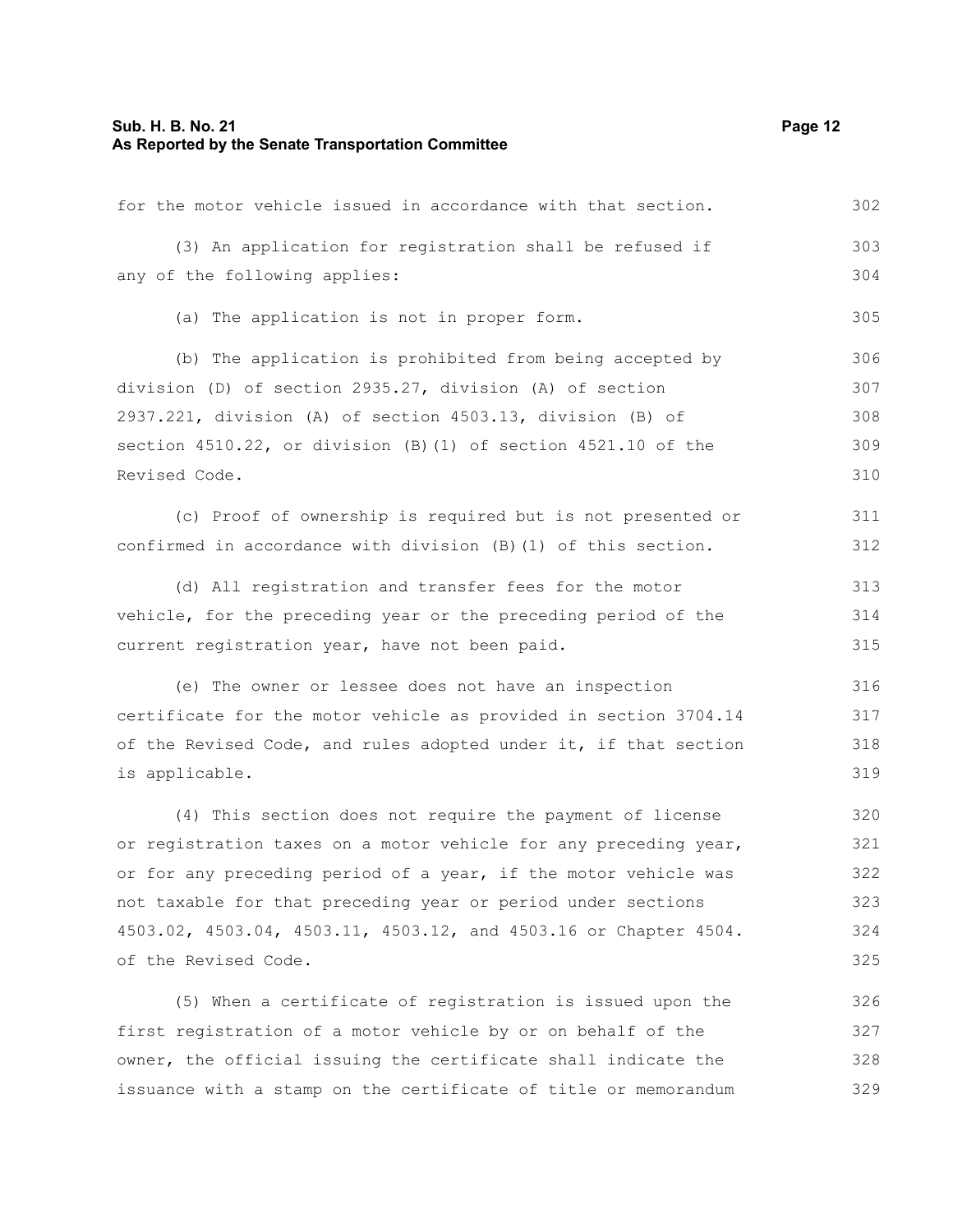#### **Sub. H. B. No. 21 Page 13 As Reported by the Senate Transportation Committee**

certificate or, in the case of an electronic certificate of title or electronic verification of ownership, an electronic stamp or other notation as specified in rules adopted by the registrar, and with a stamp on the inspection certificate for the motor vehicle, if any. 330 331 332 333 334

(6) The official also shall indicate, by a stamp or by other means the registrar prescribes, on the registration certificate issued upon the first registration of a motor vehicle by or on behalf of the owner the odometer reading of the motor vehicle as shown in the odometer statement included in or attached to the certificate of title. Upon each subsequent registration of the motor vehicle by or on behalf of the same owner, the official also shall so indicate the odometer reading of the motor vehicle as shown on the immediately preceding certificate of registration. 335 336 337 338 339 340 341 342 343 344

(7) The registrar shall include in the permanent registration record of any vehicle required to be inspected under section 3704.14 of the Revised Code the inspection certificate number from the inspection certificate that is presented at the time of registration of the vehicle as required under this division.

(C)(1) Except as otherwise provided in division (C)(1) of this section, the registrar and each deputy registrar shall collect an additional fee of eleven dollars for each application for registration and registration renewal received. For vehicles specified in divisions (A)(1) to (21) of section 4503.042 of the Revised Code, the registrar and deputy registrar shall collect an additional fee of thirty dollars for each application for registration and registration renewal received. No additional fee shall be charged for vehicles registered under section 351 352 353 354 355 356 357 358 359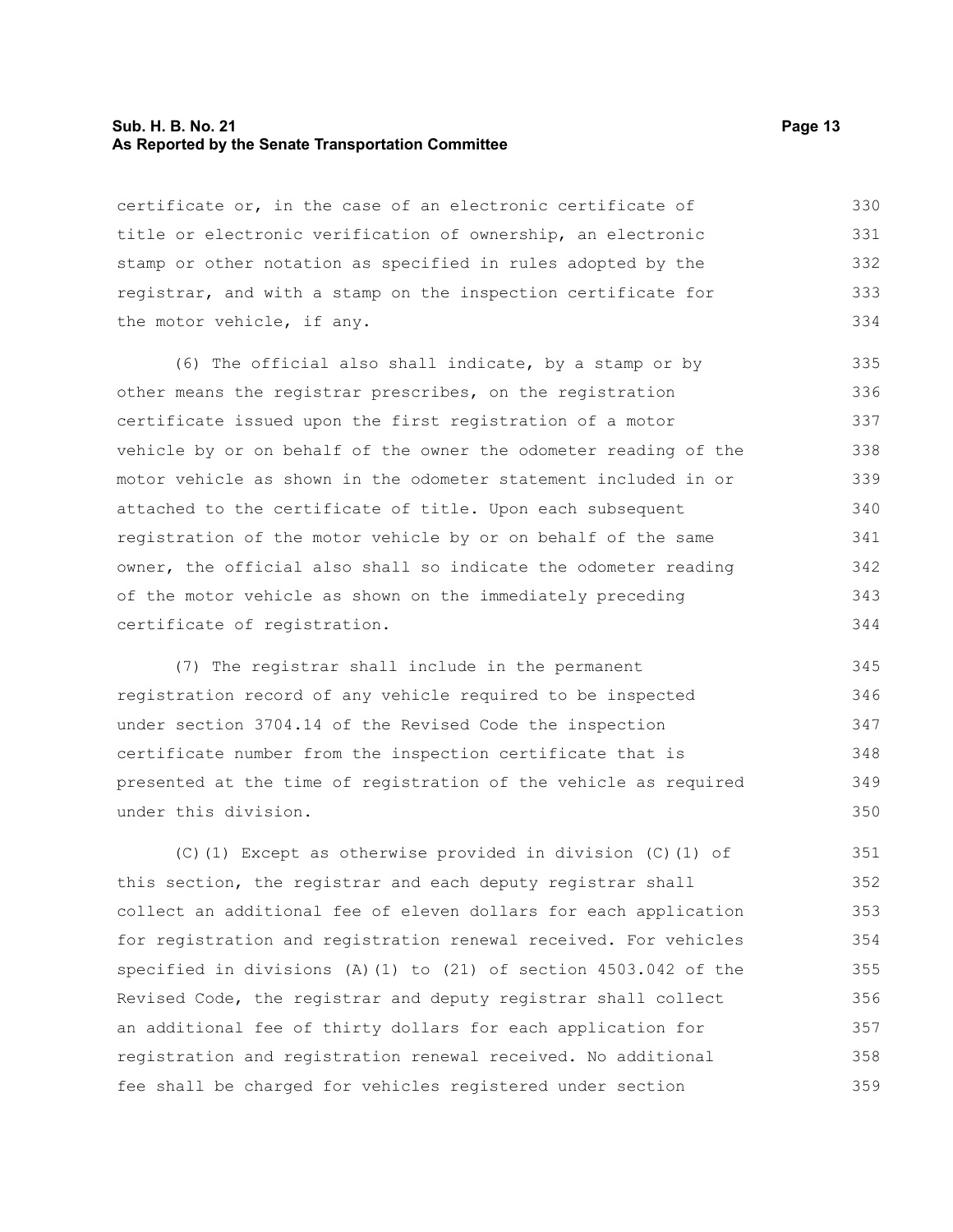### **Sub. H. B. No. 21 Page 14 As Reported by the Senate Transportation Committee**

4503.65 of the Revised Code. The additional fee is for the purpose of defraying the department of public safety's costs associated with the administration and enforcement of the motor vehicle and traffic laws of Ohio. Each deputy registrar shall transmit the fees collected under divisions  $(C)$   $(1)$ ,  $(3)$ , and  $(4)$ of this section in the time and manner provided in this section. The registrar shall deposit all moneys received under division (C)(1) of this section into the public safety - highway purposes fund established in section 4501.06 of the Revised Code. 360 361 362 363 364 365 366 367 368

(2) In addition, a charge of twenty-five cents shall be made for each reflectorized safety license plate issued, and a single charge of twenty-five cents shall be made for each county identification sticker or each set of county identification stickers issued, as the case may be, to cover the cost of producing the license plates and stickers, including material, manufacturing, and administrative costs. Those fees shall be in addition to the license tax. If the total cost of producing the plates is less than twenty-five cents per plate, or if the total cost of producing the stickers is less than twenty-five cents per sticker or per set issued, any excess moneys accruing from the fees shall be distributed in the same manner as provided by section 4501.04 of the Revised Code for the distribution of license tax moneys. If the total cost of producing the plates exceeds twenty-five cents per plate, or if the total cost of producing the stickers exceeds twenty-five cents per sticker or per set issued, the difference shall be paid from the license tax moneys collected pursuant to section 4503.02 of the Revised Code. 369 370 371 372 373 374 375 376 377 378 379 380 381 382 383 384 385 386 387

(3) The registrar and each deputy registrar shall collect an additional fee of two hundred dollars for each application for registration or registration renewal received for any plug-388 389 390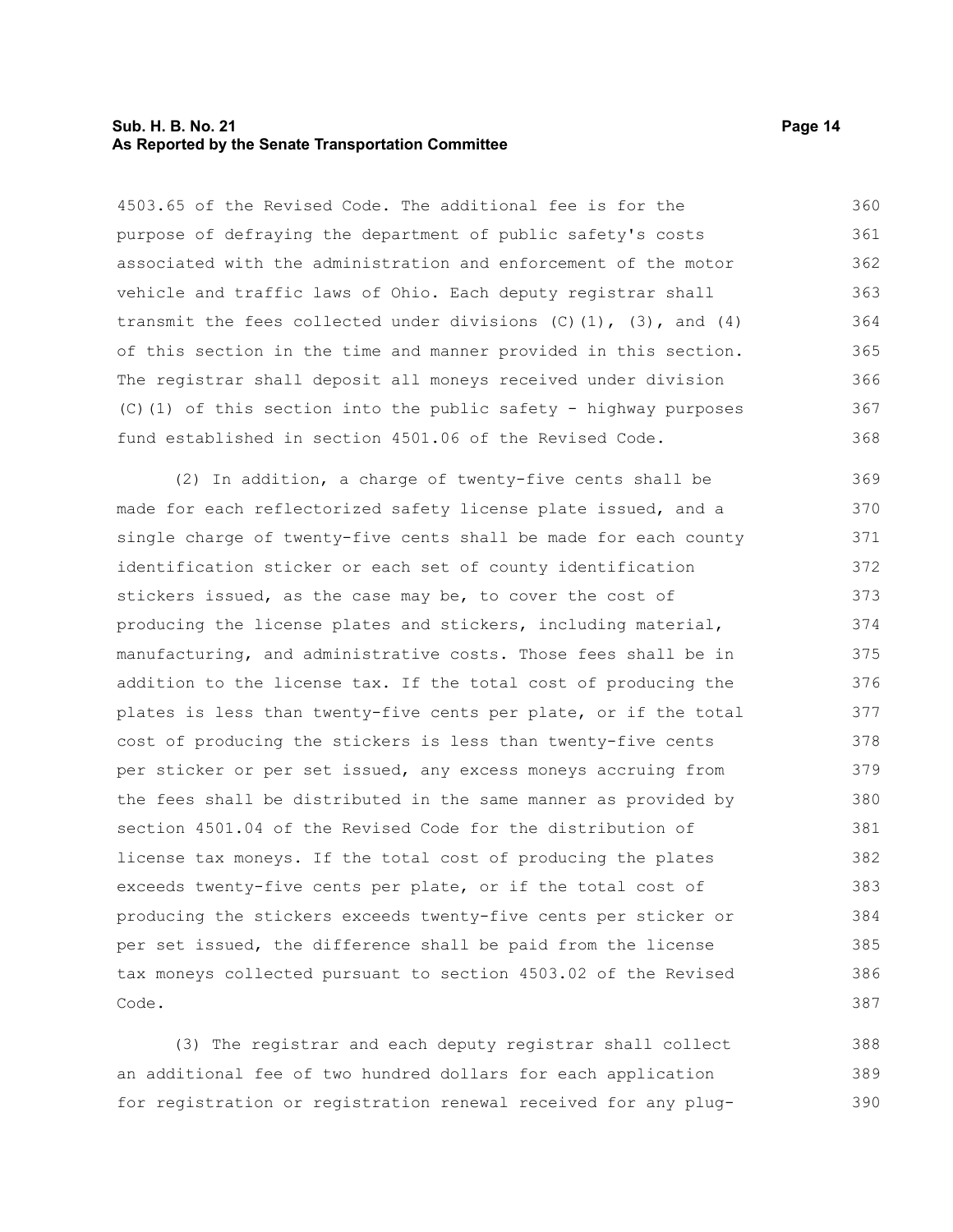### **Sub. H. B. No. 21 Page 15 As Reported by the Senate Transportation Committee**

in hybrid electric motor vehicle or battery electric motor vehicle. The fee shall be prorated based on the number of months for which the plug-in hybrid electric motor vehicle or battery electric motor vehicle is registered. The registrar shall transmit all money arising from the fee imposed by division (C) (3) of this section to the treasurer of state for distribution in accordance with division (E) of section 5735.051 of the Revised Code, subject to division (D) of section 5735.05 of the Revised Code. 391 392 393 394 395 396 397 398 399

(4) The registrar and each deputy registrar shall collect an additional fee of one hundred dollars for each application for registration or registration renewal received for any hybrid motor vehicle. The fee shall be prorated based on the number of months for which the hybrid motor vehicle is registered. The registrar shall transmit all money arising from the fee imposed by division (C)(4) of this section to the treasurer of state for distribution in accordance with division (E) of section 5735.051 of the Revised Code, subject to division (D) of section 5735.05 of the Revised Code. 400 401 402 403 404 405 406 407 408 409

(D) Each deputy registrar shall be allowed a fee equal to the amount established under section 4503.038 of the Revised Code for each application for registration and registration renewal notice the deputy registrar receives, which shall be for the purpose of compensating the deputy registrar for the deputy registrar's services, and such office and rental expenses, as may be necessary for the proper discharge of the deputy registrar's duties in the receiving of applications and renewal notices and the issuing of registrations. 410 411 412 413 414 415 416 417 418

(E) Upon the certification of the registrar, the county sheriff or local police officials shall recover license plates 419 420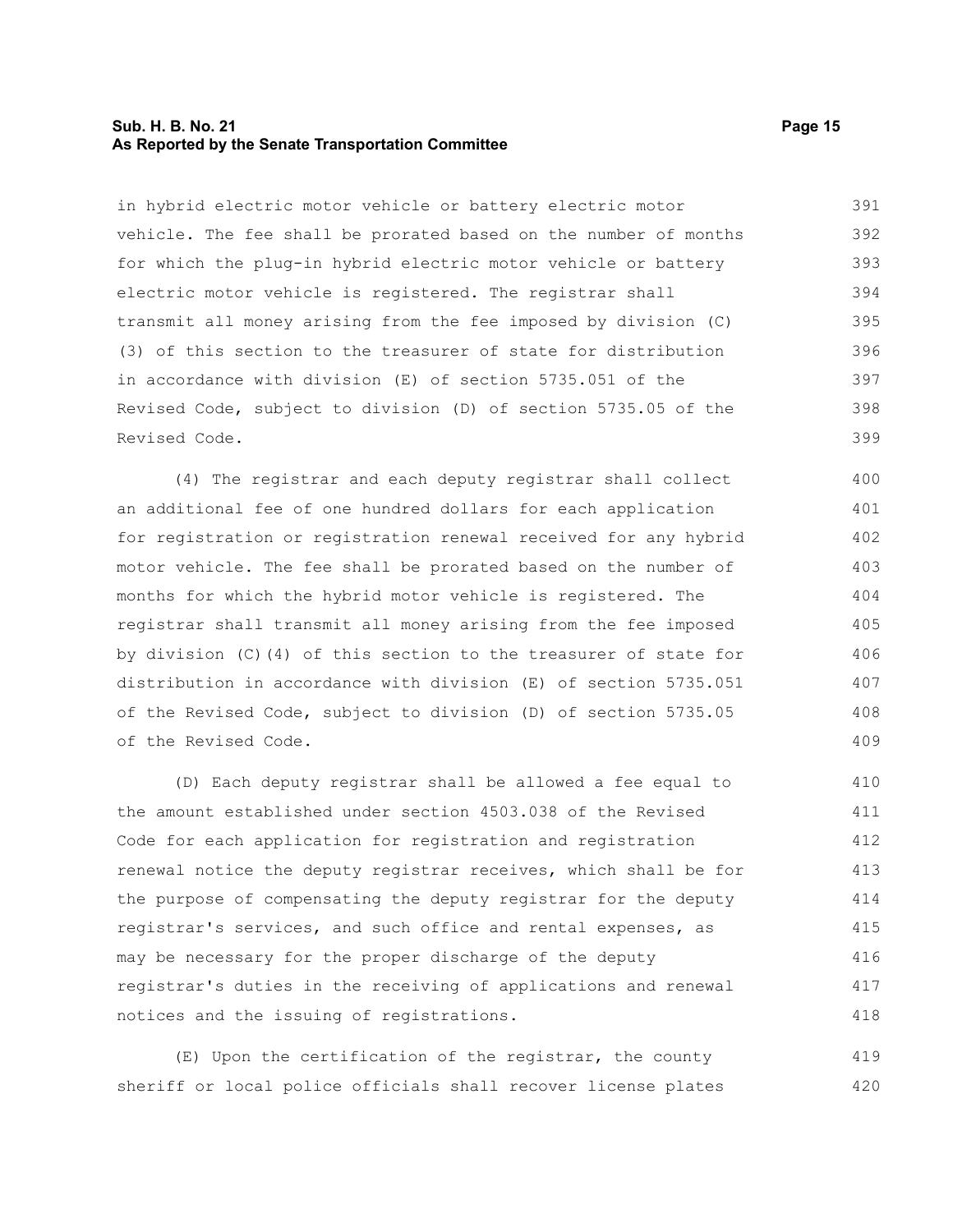### **Sub. H. B. No. 21 Page 16 As Reported by the Senate Transportation Committee**

(F) Each deputy registrar, upon receipt of any application for registration or registration renewal notice, together with the license fee and any local motor vehicle license tax levied pursuant to Chapter 4504. of the Revised Code, shall transmit that fee and tax, if any, in the manner provided in this section, together with the original and duplicate copy of the application, to the registrar. The registrar, subject to the approval of the director of public safety, may deposit the funds collected by those deputies in a local bank or depository to the credit of the "state of Ohio, bureau of motor vehicles." Where a local bank or depository has been designated by the registrar, each deputy registrar shall deposit all moneys collected by the deputy registrar into that bank or depository not more than one business day after their collection and shall make reports to the registrar of the amounts so deposited, together with any other information, some of which may be prescribed by the treasurer of state, as the registrar may require and as prescribed by the registrar by rule. The registrar, within three days after receipt of notification of the deposit of funds by a deputy registrar in a local bank or depository, shall draw on that account in favor of the treasurer of state. The registrar, subject to the approval of the director and the treasurer of state, may make reasonable rules necessary for the prompt transmittal of fees and for safeguarding the interests of the state and of counties, townships, municipal corporations, and transportation improvement districts levying local motor vehicle license taxes. The registrar may pay service charges usually collected by banks and depositories for such service. If deputy registrars are located in communities where banking facilities are not available, they shall transmit the fees forthwith, by 422 423 424 425 426 427 428 429 430 431 432 433 434 435 436 437 438 439 440 441 442 443 444 445 446 447 448 449 450 451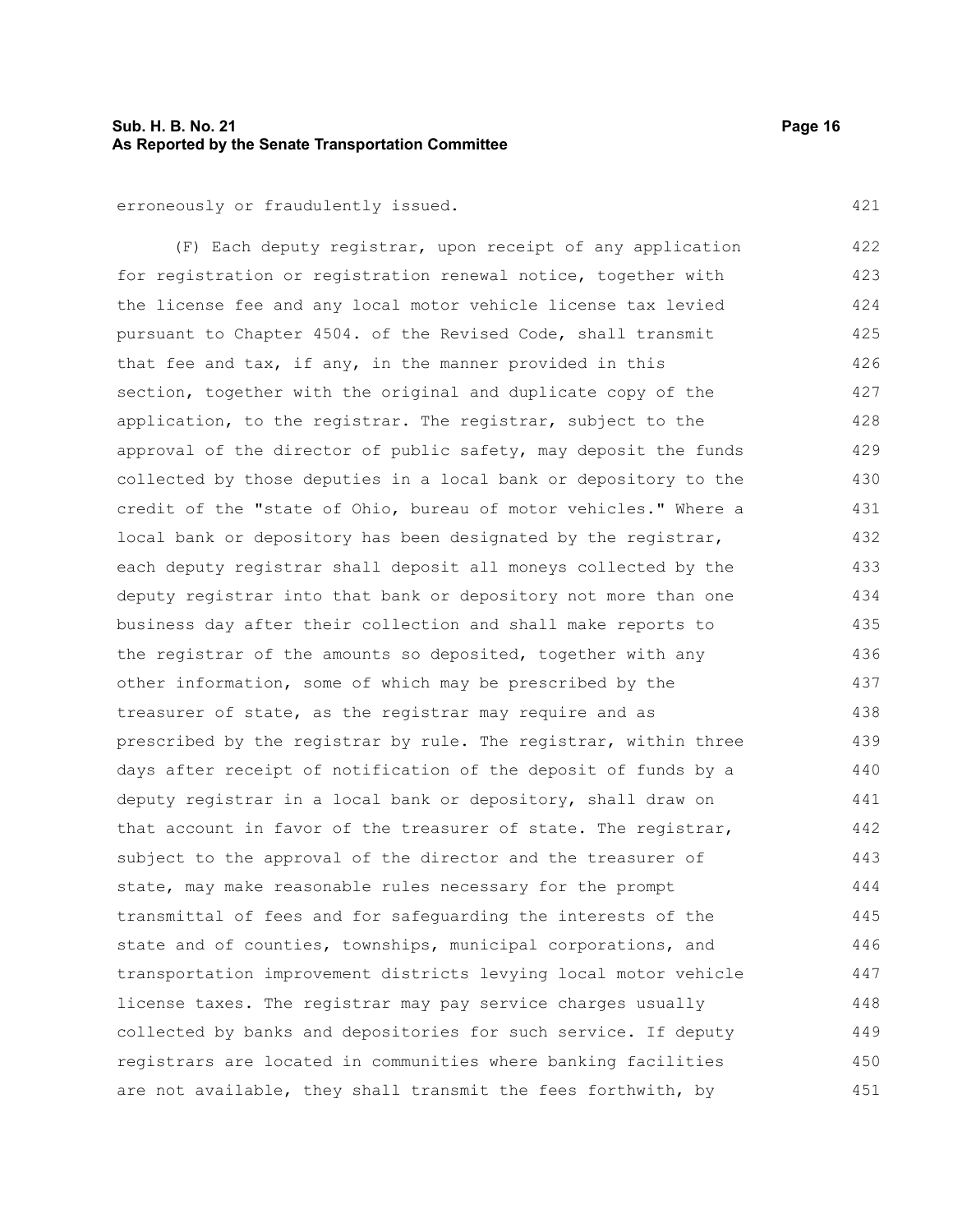#### **Sub. H. B. No. 21 Page 17 As Reported by the Senate Transportation Committee**

money order or otherwise, as the registrar, by rule approved by the director and the treasurer of state, may prescribe. The registrar may pay the usual and customary fees for such service. 452 453 454

(G) This section does not prevent any person from making an application for a motor vehicle license directly to the registrar by mail, by electronic means, or in person at any of the registrar's offices, upon payment of a service fee equal to the amount established under section 4503.038 of the Revised Code for each application. 455 456 457 458 459 460

(H) No person shall make a false statement as to the district of registration in an application required by division (A) of this section. Violation of this division is falsification under section 2921.13 of the Revised Code and punishable as specified in that section. 461 462 463 464 465

(I)(1) Where applicable, the requirements of division (B) of this section relating to the presentation of an inspection certificate issued under section 3704.14 of the Revised Code and rules adopted under it for a motor vehicle, the refusal of a license for failure to present an inspection certificate, and the stamping of the inspection certificate by the official issuing the certificate of registration apply to the registration of and issuance of license plates for a motor vehicle under sections 4503.102, 4503.12, 4503.14, 4503.15, 4503.16, 4503.171, 4503.172, 4503.19, 4503.40, 4503.41, 4503.42, 4503.43, 4503.44, 4503.46, 4503.47, and 4503.51 of the Revised Code. 466 467 468 469 470 471 472 473 474 475 476 477

(2)(a) The registrar shall adopt rules ensuring that each owner registering a motor vehicle in a county where a motor vehicle inspection and maintenance program is in effect under section 3704.14 of the Revised Code and rules adopted under it 478 479 480 481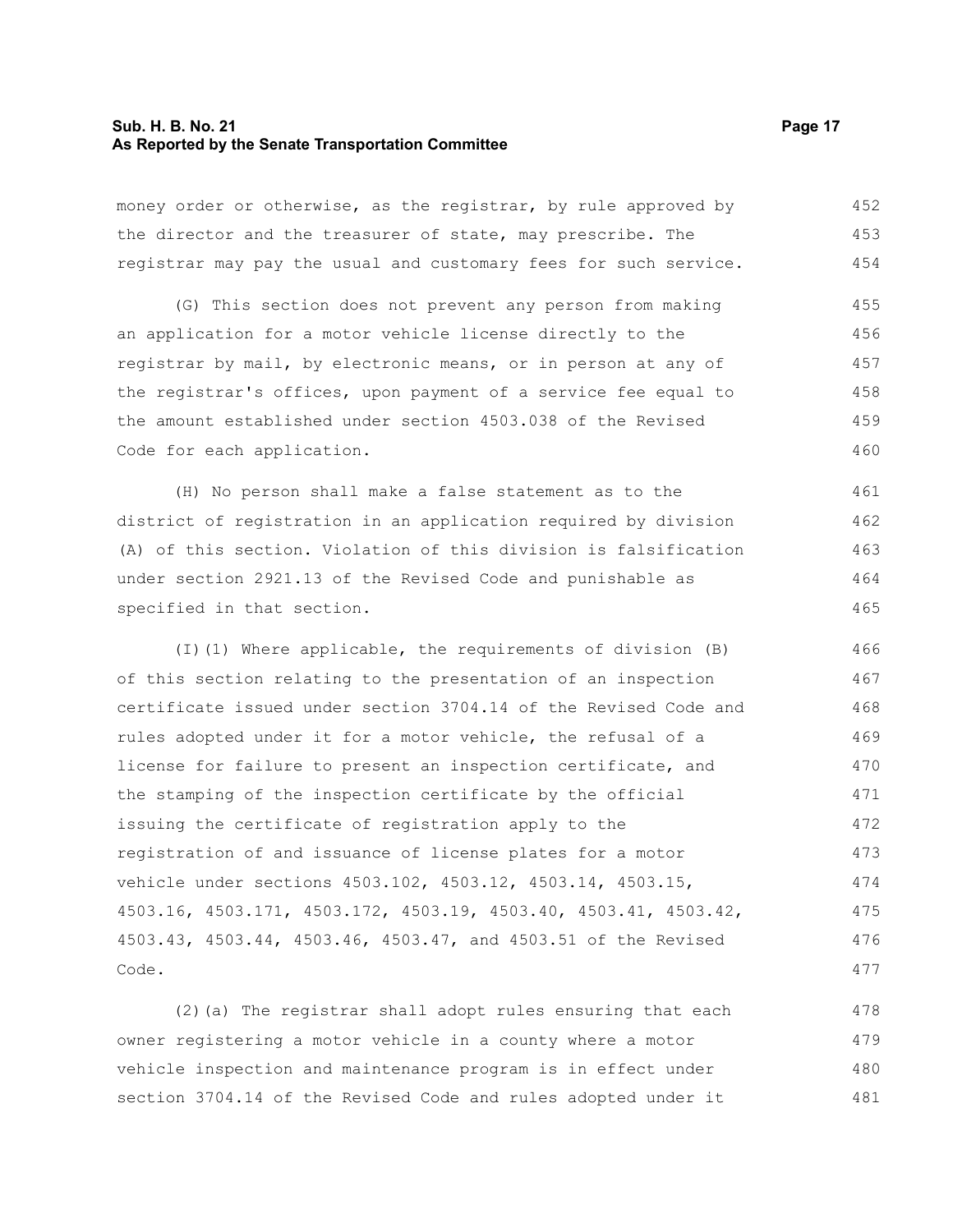### **Sub. H. B. No. 21 Page 18 As Reported by the Senate Transportation Committee**

receives information about the requirements established in that section and those rules and about the need in those counties to present an inspection certificate with an application for registration or preregistration. 482 483 484 485

(b) Upon request, the registrar shall provide the director of environmental protection, or any person that has been awarded a contract under section 3704.14 of the Revised Code, an on-line computer data link to registration information for all passenger cars, noncommercial motor vehicles, and commercial cars that are subject to that section. The registrar also shall provide to the director of environmental protection a magnetic data tape containing registration information regarding passenger cars, noncommercial motor vehicles, and commercial cars for which a multi-year registration is in effect under section 4503.103 of the Revised Code or rules adopted under it, including, without limitation, the date of issuance of the multi-year registration, the registration deadline established under rules adopted under section 4503.101 of the Revised Code that was applicable in the year in which the multi-year registration was issued, and the registration deadline for renewal of the multi-year registration. 486 487 488 489 490 491 492 493 494 495 496 497 498 499 500 501 502

(J) Subject to division (K) of this section, application for registration under the international registration plan, as set forth in sections 4503.60 to 4503.66 of the Revised Code, shall be made to the registrar on forms furnished by the registrar. In accordance with international registration plan guidelines and pursuant to rules adopted by the registrar, the forms shall include the following: 503 504 505 506 507 508 509

(1) A uniform mileage schedule;

(2) The gross vehicle weight of the vehicle or combined 511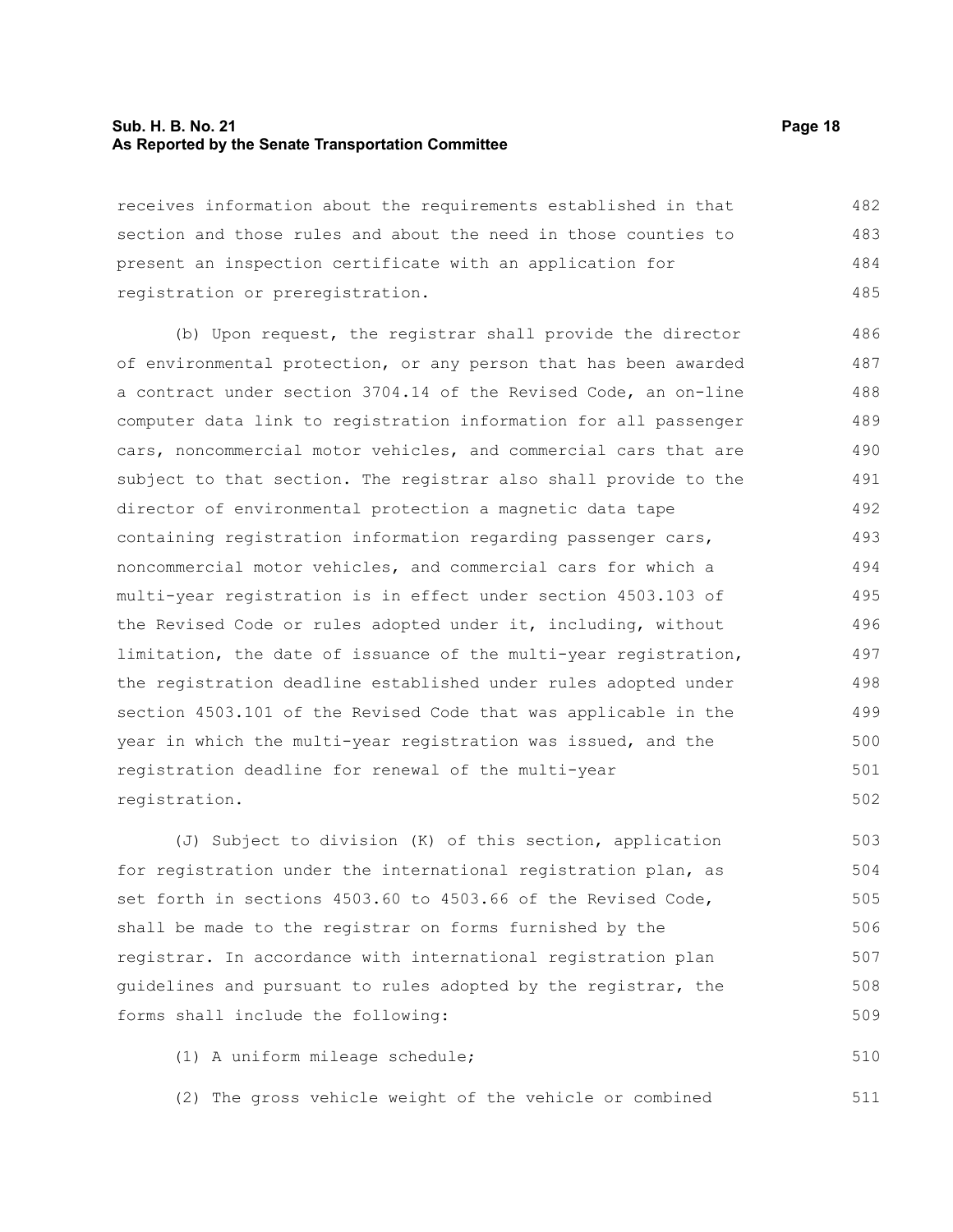gross vehicle weight of the combination vehicle as declared by the registrant; (3) Any other information the registrar requires by rule. (K) The registrar shall determine the feasibility of implementing an electronic commercial fleet licensing and management program that will enable the owners of commercial tractors, commercial trailers, and commercial semitrailers to conduct electronic transactions by July 1, 2010, or sooner. If the registrar determines that implementing such a program is feasible, the registrar shall adopt new rules under this division or amend existing rules adopted under this division as necessary in order to respond to advances in technology. 512 513 514 515 516 517 518 519 520 521 522 523

If international registration plan guidelines and provisions allow member jurisdictions to permit applications for registrations under the international registration plan to be made via the internet, the rules the registrar adopts under this division shall permit such action. 524 525 526 527 528

**Sec. 4503.721.** (A) The owner or lessee of any passenger car, noncommercial motor vehicle, recreational vehicle, or other vehicle of a class approved by the registrar of motor vehicles may apply to the registrar for the registration of the vehicle and issuance of "donate life" license plates. An application made under this section may be combined with a request for a special reserved license plate under section 4503.40 or 4503.42 of the Revised Code. Upon receipt of the completed application and compliance by the applicant with divisions (B) and (C) of this section, the registrar shall issue to the applicant the appropriate vehicle registration and a set of "donate life" license plates and a validation sticker, or a validation sticker alone when required by section 4503.191 of the Revised Code. 529 530 531 532 533 534 535 536 537 538 539 540 541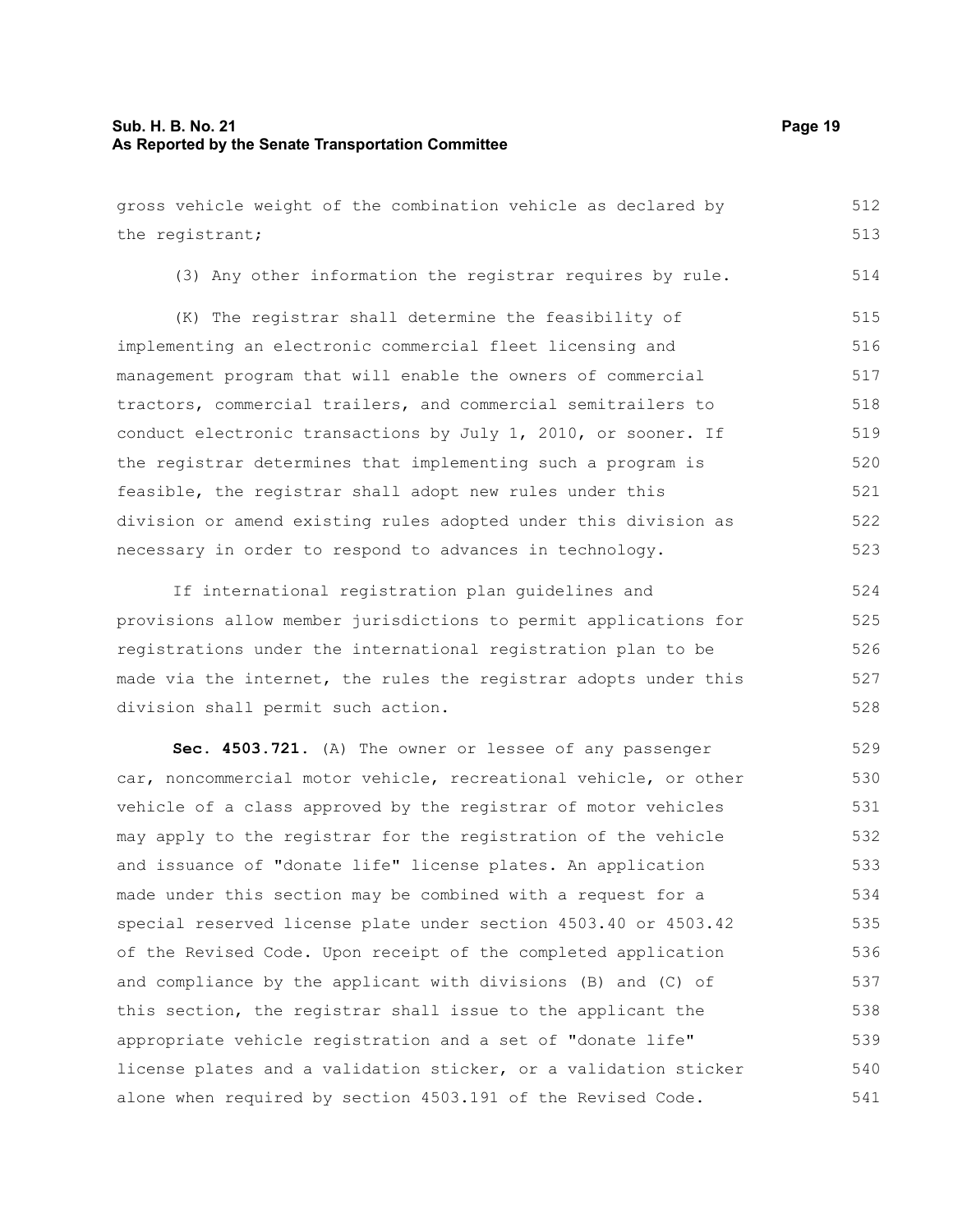### **Sub. H. B. No. 21 Page 20 As Reported by the Senate Transportation Committee**

In addition to the letters and numbers ordinarily inscribed on the license plates, "donate life" license plates shall be inscribed with identifying words or markings designated by lifeline of Ohio, incorporated, and approved by the registrar. "Donate life" license plates shall display county identification stickers that identify the county of registration as required under section 4503.19 of the Revised Code. 542 543 544 545 546 547 548

(B) The "donate life" license plates and a validation sticker, or validation sticker alone, shall be issued upon receipt of a contribution as provided in division (C) of this section and upon payment of the regular license tax as prescribed under section 4503.04 of the Revised Code, any applicable motor vehicle license tax levied under Chapter 4504. of the Revised Code, any applicable additional fee prescribed by section 4503.40 or 4503.42 of the Revised Code, an additional fee of ten dollars, and compliance with all other applicable laws relating to the registration of motor vehicles. 549 550 551 552 553 554 555 556 557 558

(C) For each application for registration and registration renewal notice the registrar receives under this section, the registrar shall collect a contribution of  $f$ ive-fifteen dollars. The registrar shall transmit this contribution to the treasurer of state for deposit into the state treasury to the credit of the second chance trust fund created in section 2108.34 of the Revised Code. 559 560 561 562 563 564 565

The additional fee of ten dollars is to compensate the bureau of motor vehicles for additional services required in the issuing of "donate life" license plates. The registrar shall transmit the additional fee to the treasurer of state for deposit into the state treasury to the credit of the public safety - highway purposes fund created by section 4501.06 of the 566 567 568 569 570 571